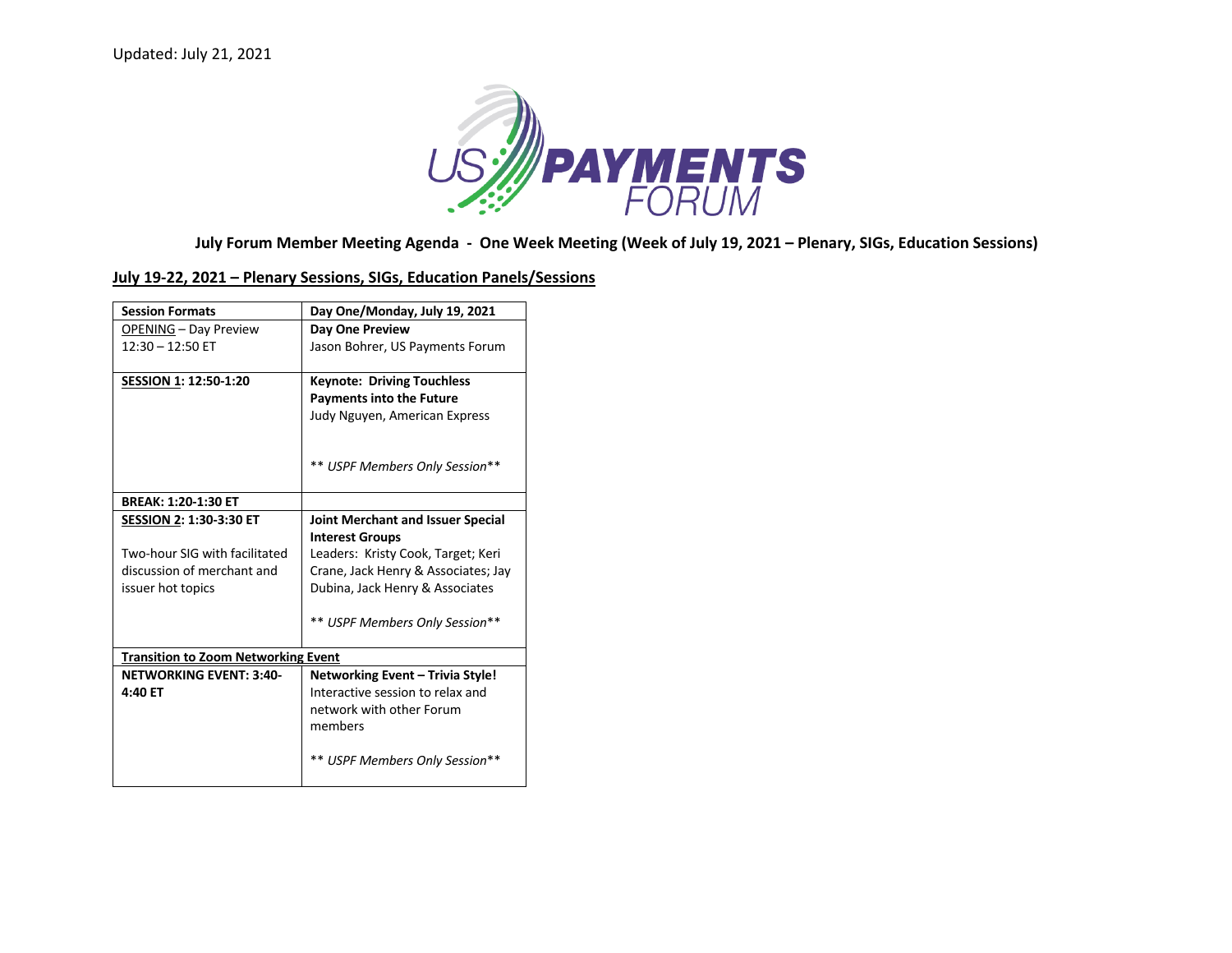| <b>Session Formats</b>                                                                                    | Day Two/Tuesday, July 20, 2021                                                                                                                                                                                                                                                                        | Day Three/Wednesday, July 21,<br>2021                                                                                                                                                                                                                                                                                                                                                       | Day Four/Thursday, July 22,<br>2021                                                                                                                                                                                                                    |
|-----------------------------------------------------------------------------------------------------------|-------------------------------------------------------------------------------------------------------------------------------------------------------------------------------------------------------------------------------------------------------------------------------------------------------|---------------------------------------------------------------------------------------------------------------------------------------------------------------------------------------------------------------------------------------------------------------------------------------------------------------------------------------------------------------------------------------------|--------------------------------------------------------------------------------------------------------------------------------------------------------------------------------------------------------------------------------------------------------|
| <b>NETWORKING EVENT</b><br>$11:30 - 12:25$ ET                                                             | No session                                                                                                                                                                                                                                                                                            | Coffee Hour, hosted by Jason<br><b>Bohrer</b><br>Please join us for a fun<br>interactive session while we get<br>to know our USPF Steering<br>Committee Officers a bit more<br>** USPF Members Only Session**                                                                                                                                                                               | No session                                                                                                                                                                                                                                             |
|                                                                                                           |                                                                                                                                                                                                                                                                                                       | <b>Transition to Webex Sessions</b>                                                                                                                                                                                                                                                                                                                                                         |                                                                                                                                                                                                                                                        |
| OPENING - Day Preview<br>$12:30 - 12:40$ ET                                                               | Day Two Preview<br>Jason Bohrer, US Payments<br>Forum                                                                                                                                                                                                                                                 | Day Three Preview<br>Jason Bohrer, US Payments<br>Forum                                                                                                                                                                                                                                                                                                                                     | Day Four Preview<br>Jason Bohrer, US Payments<br>Forum                                                                                                                                                                                                 |
| SESSION 1: 12:40-1:30 ET<br>Live, interactive<br>roundtables/panels (webinar<br>format)                   | Roundtable: Stakeholder Report<br>- Merchants/Issuers/ Acquirers<br>Panelists: Trent Addington,<br>Walmart; Steve Cole, Worldpay;<br>Brandon Cranford, Woodforest;<br>Andy Patania, Elavon; Chris<br>Roberts, Wells Fargo; Linda Toth,<br>Conexxus; Amy Linden, MTA<br>** USPF Members Only Session** | Roundtable: Stakeholder Report<br>- Payment Networks<br>Panelists: Berke Baydu,<br>Mastercard; Carey Ferro,<br>American Express; Linda<br>Horwath, JCB; Simon Hurry, Visa;<br>Manish Nathwani, SHAZAM; Lillie<br>Platko, NYCE; Tom Pouliot,<br>Unionpay; Jennifer Schroeder,<br>PULSE; Tim Dziubek, Discover;<br>Ann Morsch, AFFN; Daneen Cady,<br>Fiserv<br>** USPF Members Only Session** | Panel: Standards Update - How<br>FIDO, EMVCo and W3C<br><b>Standards Fit Together in the</b><br><b>Payments Environment</b><br>Speakers: Ian Jacobs, W3C;<br>Christina Hulka, FIDO Alliance;<br>Bastien Latge, EMVCo<br>** USPF Members Only Session** |
| <b>BREAK: 1:30-1:45 ET</b>                                                                                |                                                                                                                                                                                                                                                                                                       |                                                                                                                                                                                                                                                                                                                                                                                             |                                                                                                                                                                                                                                                        |
| SESSION 2: 1:45-2:30 ET<br>Live, interactive<br>roundtables/panels/education<br>sessions (webinar format) | Panel: QR Code Use Cases and<br><b>Best Practices</b><br>Leader: Mobile and Touchless<br><b>Payments Working Committee</b><br>Moderator: Tonya Weiss, TSYS<br>Panelists: Ed Perez, Verifone;<br>Ashley Collins, Kroger; Donald<br>Frieden, P97 Networks<br>** Open Session - All Attendees**          | <b>Panel: Implementing NFC</b><br><b>Technology at the ATM</b><br>Leader: ATM Working<br>Committee<br>Moderators: Alicia Moore, Visa<br>and Ron Schnittman, Bank of<br>America<br>Panelists: Bill Rorick, ID TECH<br>Products; Marcelo Castro,<br>Diebold Nixdorf; David Tente,<br>ATMIA<br>**Open Session - All Attendees**                                                                | <b>Panel/Education Session: EMV</b><br>3DS<br>Moderator: Lesley Pollard, UBS<br>Speakers: Marcus Weidner, Visa;<br>Tim Mansfield, Truist<br>**Open Session - All Attendees**                                                                           |
| BREAK: 2:30 - 3:15 ET                                                                                     |                                                                                                                                                                                                                                                                                                       |                                                                                                                                                                                                                                                                                                                                                                                             |                                                                                                                                                                                                                                                        |